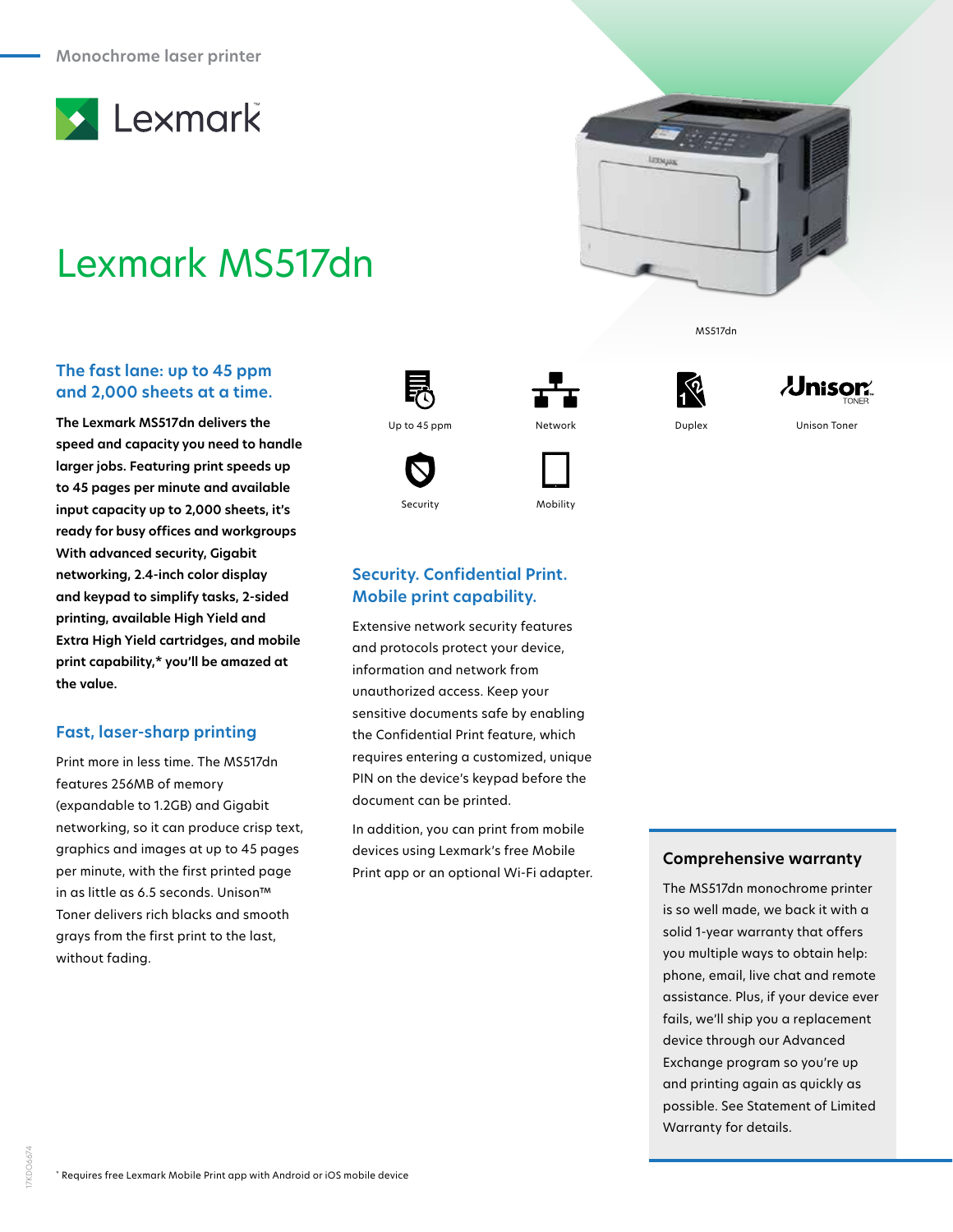# **Extra High Yield cartridges produce up to 20,000 pages**

Available Extra High Yield cartridges produce up to 20,000 pages and never require shaking, which minimizes interruptions and reduces cost per page. The Lexmark print system and Unison™ Toner ensure consistent print quality throughout the life of the cartridge to prevent wasted prints.

### **User-friendly**

The MS517dn is simple to install, easy to use and offers full compatibility with nearly every operating system and network, so you'll be up and running in minutes.

It's built to last, so you'll easily be able to print up to 14,000 pages per month, thanks to our state-of-the-art paper handling technology and longlife consumables.

Lexmark's Mobile Print app for iOS and Android devices provides a simple and consistent user experience for printing from mobile devices. It features simple printer discovery and mobile print.

### **Eco-friendly**

Built-in two-sided printing reduces paper use. The instant warm-up fuser saves energy and delivers the first printed page in as little as 6.5 seconds. Select an energy-saving mode (Quiet, Hibernate or Eco) to automatically minimize noise and energy consumption.

Through LCCP, the Lexmark Cartridge Collection Program, Lexmark offers a free and easy way for you to return your empty cartridges for sustainable recycling or remanufacturing.

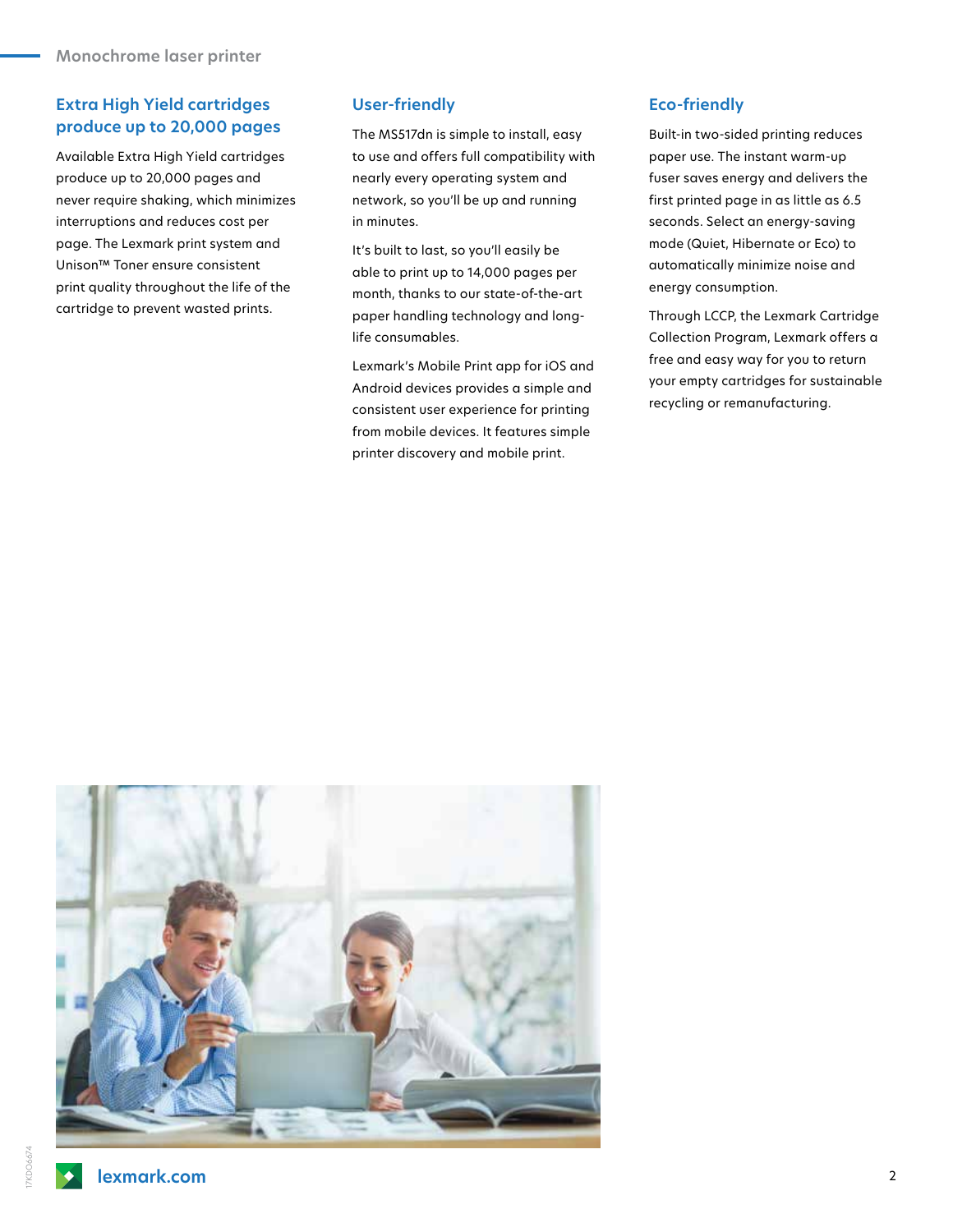| <b>Product specifications</b>                        | Lexmark MS517dn                                                                                                                            |
|------------------------------------------------------|--------------------------------------------------------------------------------------------------------------------------------------------|
| Printing                                             |                                                                                                                                            |
| Display                                              | 2.4-inch (6 cm) color LCD display                                                                                                          |
| Print Speed: Up to <sup>5</sup>                      | Black: 45 ppm                                                                                                                              |
| Time to First Page: As fast as                       | Black: 6.5 seconds                                                                                                                         |
| <b>Print Resolution</b>                              | Black: 600 x 600 dpi, 2400 Image Quality, 1200 x 1200 dpi, 1200 Image Quality                                                              |
| Memory / Processor                                   | Standard: 256 MB / Maximum: 1280 MB / Dual Core, 800 MHz                                                                                   |
| <b>Hard Disk</b>                                     | Not Available                                                                                                                              |
| Recommended Monthly Page Volume <sup>2</sup>         | 1500 - 14000 pages                                                                                                                         |
| Maximum Monthly Duty Cycle: Up to3                   | 120000 pages per month                                                                                                                     |
| Supplies <sup>7</sup>                                |                                                                                                                                            |
| Laser Cartridge Yields (up to) <sup>1</sup>          | 20,000-page Extra High Yield Cartridge, 8,500-page High Yield Cartridge, 2,500-page Cartridge                                              |
| Imaging Unit Estimated Yield: Up to <sup>6</sup>     | 60000 pages, based on 3 average letter/A4-size pages per print job and $\sim$ 5% coverage                                                  |
| Cartridge(s) Shipping with Product <sup>1</sup>      | 6,000-page Starter Return Program Toner Cartridge                                                                                          |
| <b>Paper Handling</b>                                |                                                                                                                                            |
| Included Paper Handling                              | Integrated Duplex, 150-Sheet Output Bin, 100-Sheet Multipurpose Feeder, 250-Sheet Input                                                    |
| <b>Optional Paper Handling</b>                       | 550-Sheet Lockable Tray, 550-Sheet Tray, 250-Sheet Tray                                                                                    |
| Paper Input Capacity: Up to                          | Standard: 350 pages 20 lb or 75 gsm bond / Maximum: 2000 pages 20 lb or 75 gsm bond                                                        |
| Paper Output Capacity: Up to                         | Standard: 150 pages 20 lb or 75 gsm bond / Maximum: 150 pages 20 lb or 75 gsm bond                                                         |
| Media Types Supported                                | Refer to the Card Stock & Label Guide., Transparencies, Plain Paper, Paper Labels, Envelopes, Card Stock                                   |
| Media Sizes Supported                                | A6, Oficio, Universal, Statement, Letter, Legal, JIS-B5, Folio, Executive, DL Envelope, A5, A4, 9 Envelope, 7 3/4 Envelope, 10<br>Envelope |
| <b>General Information</b> <sup>4</sup>              |                                                                                                                                            |
| <b>Standard Ports</b>                                | Gigabit Ethernet (10/100/1000), USB 2.0 Specification Hi-Speed Certified (Type B)                                                          |
| <b>Optional Network Ports</b>                        | MarkNet N8352 802.11b/g/n Wireless                                                                                                         |
| Noise Level: Operating                               | Print: 55 dBA                                                                                                                              |
| <b>Specified Operating Environment</b>               | Altitude: 0 - 2896 Meters (9,500 Feet), Humidity: 8 to 80% Relative Humidity, Temperature: 16 to 32°C (60 to 90°F)                         |
| Limited Warranty - See Statement of Limited Warranty | 1-Year Exchange, Return-to-Base Service                                                                                                    |
| Size (in. - H x W x D) / Weight (lb.)                | 10.3 x 15.7 x 15.0 in. / 33.1 lb.                                                                                                          |

"Average standard page yield value declared in accordance with ISO/IEC 19752. ""Recommended Monthly Page Volume" is a range of pages that helps customers evaluate<br>Lexmark's product offerings based on the average number of